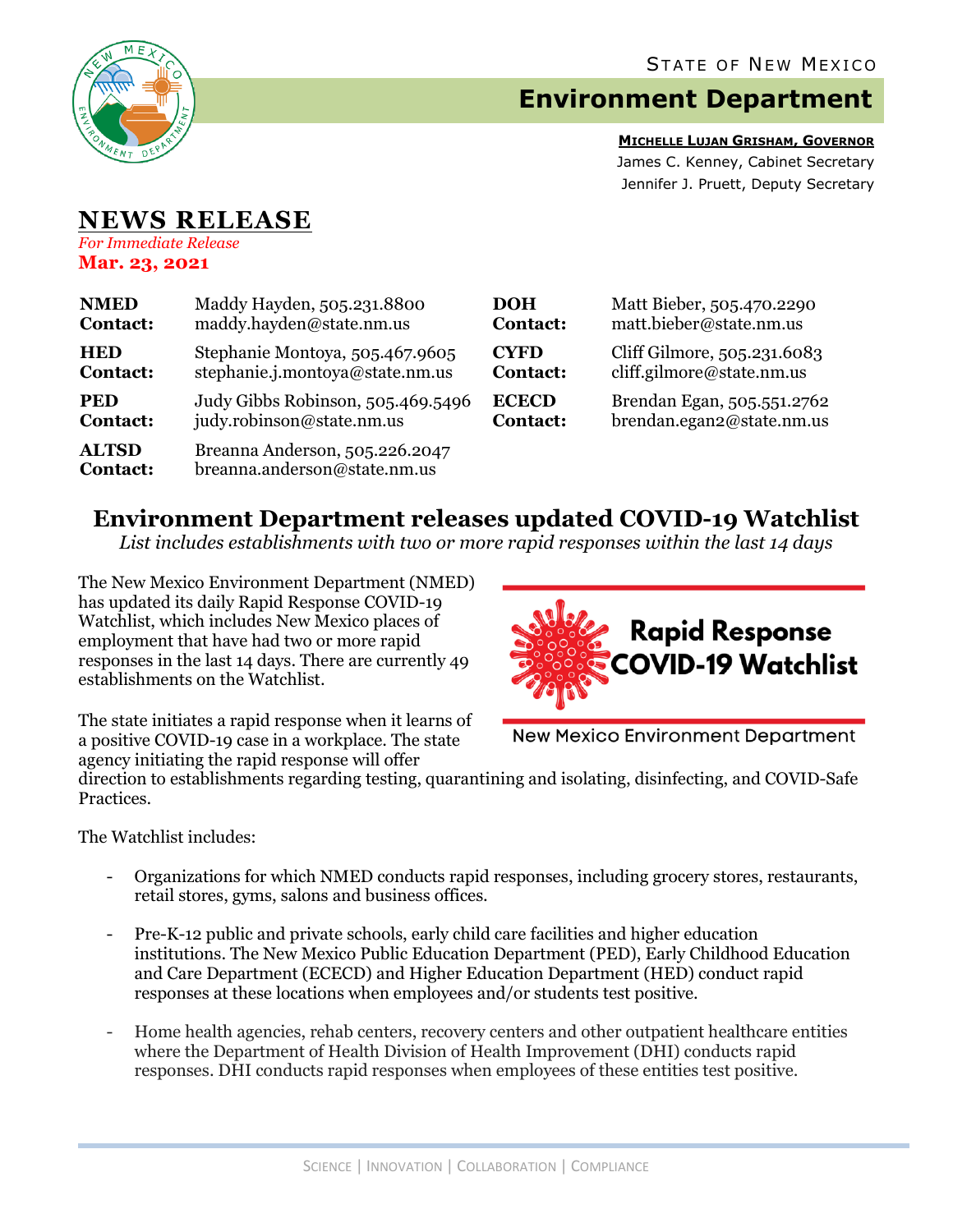- Long-term care facilities, including skilled nursing homes and assisted living facilities where the Aging and Long-Term Services Department (ALTSD) conducts rapid responses when a staff member and/or resident tests positive for COVID-19.
- Children, Youth and Families Department (CYFD) facilities, including residential treatment centers for youth and youth shelters. CYFD conducts rapid responses when staff and/or residents test positive.

The Rapid Response COVID-19 Watchlist allows the public to make more informed decisions when patronizing establishments and also assists NMED's Occupational Health and Safety Bureau and other state and local regulatory agencies in evaluating whether organizations are complying with state public health orders and COVID-Safe Practices. State regulatory agencies may initiate compliance investigations and/or exercise enforcement when establishments fail to adhere to required practices.

The current public health order mandates certain establishments close for two weeks if they have four or more rapid responses within the last 14 days. The closure requirement applies to food and drink establishments, retail spaces, places of lodging, close-contact businesses as defined in the Nov. 13, 2020 public health order, and essential businesses (other than healthcare operations, utility and media services).

When there are four or more rapid responses at a location within 14 calendar days, the New Mexico Environment Department will refer the establishment to the Department of Health, which will evaluate and make the decision on establishment closure. An establishment may be permitted to continue operating if the Department of Health, after consultation with the New Mexico Environment Department, determines that the business is a sole provider of goods or services within a community, or if they have committed to regular surveillance testing of their workforce.

If a school has four rapid responses in a 14-day period, it must close within seven calendar days and remain in remote-only learning for 14 days. Only the individual school that reached the rapid response threshold is required to return to remote learning.

The current Rapid Response COVID-19 Watchlist and closure list, which includes all establishments that have been required to close, are posted [here.](https://www.env.nm.gov/rapid-response-data/)



**New Mexico Environment Department** 

## **Tuesday, March 23**

| <b>AGENCY</b><br><b>ASSIGNED</b> | <b>NAME</b>                                 | <b>ADDRESS</b>                      | <b>CITY</b>        | <b>COUNTY</b>     | <b>NUMBER OF</b><br><b>RAPID</b><br><b>RESPONSES</b> |
|----------------------------------|---------------------------------------------|-------------------------------------|--------------------|-------------------|------------------------------------------------------|
| <b>ALTSD</b>                     | <b>GOOD SAMARITAN SOCIETY</b><br>BETTY DARE | 3101 NORTH<br><b>FLORIDA AVENUE</b> | <b>ALAMOGORDO</b>  | <b>OTERO</b>      | $\overline{2}$                                       |
| <b>NMED</b>                      | LOWE'S                                      | 675 10TH ST                         | <b>ALAMOGORDO</b>  | <b>OTERO</b>      | $\overline{2}$                                       |
| <b>NMPED</b>                     | ALBUQUERQUE ACADEMY                         | 6400 WYOMING<br><b>BLVD NE</b>      | <b>ALBUQUERQUE</b> | <b>BERNALILLO</b> | $\overline{2}$                                       |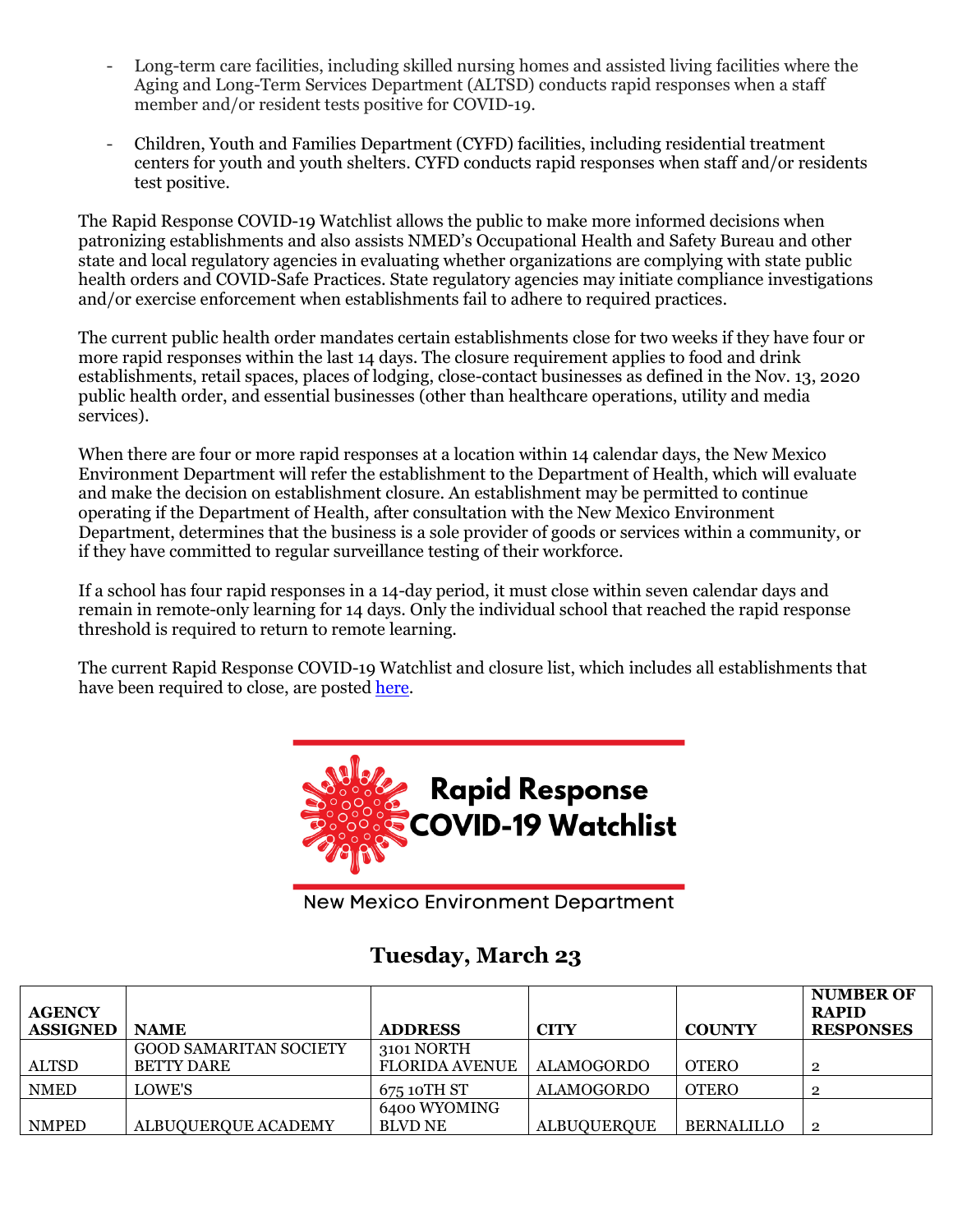|              | APS STUDENT                                 | 2401 MENAUL                                            |                    |                   |                |
|--------------|---------------------------------------------|--------------------------------------------------------|--------------------|-------------------|----------------|
| <b>NMPED</b> | <b>TRANSPORTATION</b>                       | <b>BLVD NE</b>                                         | <b>ALBUQUERQUE</b> | <b>BERNALILLO</b> | $\overline{2}$ |
| <b>NMPED</b> | <b>VALLEY HIGH</b>                          | 1505 CANDELARIA<br>RD NW                               | <b>ALBUQUERQUE</b> | <b>BERNALILLO</b> | $\overline{2}$ |
| <b>DHI</b>   | FIRST CHOICE COMMUNITY<br><b>HEALTH</b>     | 2001 CENTRO<br><b>FAMILIA SW</b><br>SUITE <sub>1</sub> | <b>ALBUQUERQUE</b> | <b>BERNALILLO</b> | $\overline{2}$ |
| <b>ALTSD</b> | <b>BROOKDALE VALENCIA</b>                   | 300 VALENCIA<br><b>DRIVE SE</b>                        | <b>ALBUQUERQUE</b> | <b>BERNALILLO</b> | $\overline{2}$ |
| <b>NMED</b>  | ALBUQUERQUE TILE &<br><b>STONE</b>          | 2412 CANDELARIA<br><b>RD NE</b>                        | <b>ALBUQUERQUE</b> | <b>BERNALILLO</b> | $\overline{2}$ |
| <b>NMED</b>  | ALDERETE ELECTRIC SVC<br><b>CORP</b>        | 2230 PHOENIX<br>AVE NE $# D$                           | <b>ALBUQUERQUE</b> | <b>BERNALILLO</b> | $\mathbf{2}$   |
| <b>NMED</b>  | <b>BEST FRIENDS PET</b><br><b>CREMATION</b> | 3816 EDITH BLVD<br><b>NE</b>                           | <b>ALBUQUERQUE</b> | <b>BERNALILLO</b> | $\mathbf 2$    |
| <b>NMED</b>  | <b>BUILDERS SOURCE INC</b>                  | 308 MENAUL<br><b>BLVD NE</b>                           | <b>ALBUQUERQUE</b> | <b>BERNALILLO</b> | $\mathbf{2}$   |
| <b>NMED</b>  | <b>CITY OF ALBUQUERQUE</b>                  | 8001 DAYTONA RD<br>$\ensuremath{\text{NW}}$            | <b>ALBUQUERQUE</b> | <b>BERNALILLO</b> | $\overline{2}$ |
| <b>NMED</b>  | <b>CTS CORPORATION</b>                      | 4800 ALAMEDA<br><b>BLVD NE</b>                         | <b>ALBUQUERQUE</b> | <b>BERNALILLO</b> | $\overline{2}$ |
| <b>NMED</b>  | DENVER MATTRESS CO                          | 3230 MENAUL<br><b>BLVD NE # C</b>                      | <b>ALBUQUERQUE</b> | <b>BERNALILLO</b> | $\overline{2}$ |
| <b>NMED</b>  | EL PINTO RESTAURANT                         | 10500 4TH ST NW                                        | <b>ALBUQUERQUE</b> | <b>BERNALILLO</b> | $\overline{2}$ |
| <b>NMED</b>  | ESTRADA DEVELOPMENT LLC                     | 535 MUSCATEL<br><b>AVE NE</b>                          | <b>ALBUQUERQUE</b> | <b>BERNALILLO</b> | 3              |
| <b>NMED</b>  | FMH MATERIAL HANDLING                       | 2108 CANDELARIA<br><b>RD NE</b>                        | <b>ALBUQUERQUE</b> | <b>BERNALILLO</b> | $\overline{2}$ |
| <b>NMED</b>  | FRANKLIN'S EARTHMOVING<br><b>INC</b>        | 700 INDUSTRIAL<br><b>AVE NW</b>                        | <b>ALBUQUERQUE</b> | <b>BERNALILLO</b> | 3              |
| <b>NMED</b>  | KOAT TV                                     | 3801 CARLISLE<br><b>BLVD NE</b>                        | <b>ALBUQUERQUE</b> | <b>BERNALILLO</b> | $\overline{2}$ |
| <b>NMED</b>  | <b>LABATT FOOD SVC</b>                      | 221 AIRPORT DR<br><b>NW</b>                            | <b>ALBUQUERQUE</b> | <b>BERNALILLO</b> | $\overline{2}$ |
| <b>NMED</b>  | MEDINATURA INC                              | 10421 RESEARCH<br><b>RD SE</b>                         | <b>ALBUQUERQUE</b> | <b>BERNALILLO</b> | $\overline{2}$ |
| <b>NMED</b>  | OSO BIOPHARMACEUTICALS<br><b>DIV</b>        | 4401 ALEXANDER<br><b>BLVD NE</b>                       | <b>ALBUQUERQUE</b> | <b>BERNALILLO</b> | $\mathbf{2}$   |
| <b>NMED</b>  | PNM RESOURCES                               | 4201 EDITH BLVD<br><b>NE</b>                           | <b>ALBUQUERQUE</b> | <b>BERNALILLO</b> | $\mathbf{2}$   |
| <b>NMED</b>  | RIO GRANDE INC                              | 7500 BLUEWATER<br>RD NW                                | <b>ALBUQUERQUE</b> | <b>BERNALILLO</b> | $\overline{2}$ |
| <b>NMED</b>  | <b>SMITH'S FOOD &amp; DRUG CTR</b>          | 4700 TRAMWAY<br><b>BLVD NE</b>                         | <b>ALBUQUERQUE</b> | <b>BERNALILLO</b> | $\overline{2}$ |
| <b>NMED</b>  | <b>SMITH'S FOOD &amp; DRUG CTR</b>          | 8301 GOLF<br><b>COURSE RD NW</b>                       | <b>ALBUQUERQUE</b> | <b>BERNALILLO</b> | $\mathbf 2$    |
| <b>NMED</b>  | <b>TARGET</b>                               | 2120 LOUISIANA<br><b>BLVD NE</b>                       | <b>ALBUQUERQUE</b> | <b>BERNALILLO</b> | $\overline{2}$ |
| <b>NMED</b>  | TITAN DEVELOPMENT                           | 6300 RIVERSIDE<br>PLAZA LN N #200                      | <b>ALBUQUERQUE</b> | <b>BERNALILLO</b> | $\overline{2}$ |
| <b>NMED</b>  | <b>UPS</b>                                  | 1239 BELLAMAH<br>AVE NW $# A$                          | <b>ALBUQUERQUE</b> | <b>BERNALILLO</b> | $\overline{2}$ |
| <b>NMED</b>  | WALMART SUPERCENTER                         | 2550 COORS BLVD<br><b>NW</b>                           | <b>ALBUQUERQUE</b> | <b>BERNALILLO</b> | $\mathbf 2$    |
| <b>NMED</b>  | WALMART SUPERCENTER                         | 2701 CARLISLE<br><b>BLVD NE</b>                        | <b>ALBUQUERQUE</b> | <b>BERNALILLO</b> | $\overline{2}$ |
| <b>NMED</b>  | WALMART SUPERCENTER                         | 400 EUBANK<br><b>BLVD NE</b>                           | <b>ALBUQUERQUE</b> | <b>BERNALILLO</b> | 3              |
| <b>NMED</b>  | YRC FREIGHT                                 | 900 64TH ST NW                                         | <b>ALBUQUERQUE</b> | <b>BERNALILLO</b> | $\overline{2}$ |
|              |                                             |                                                        |                    |                   |                |